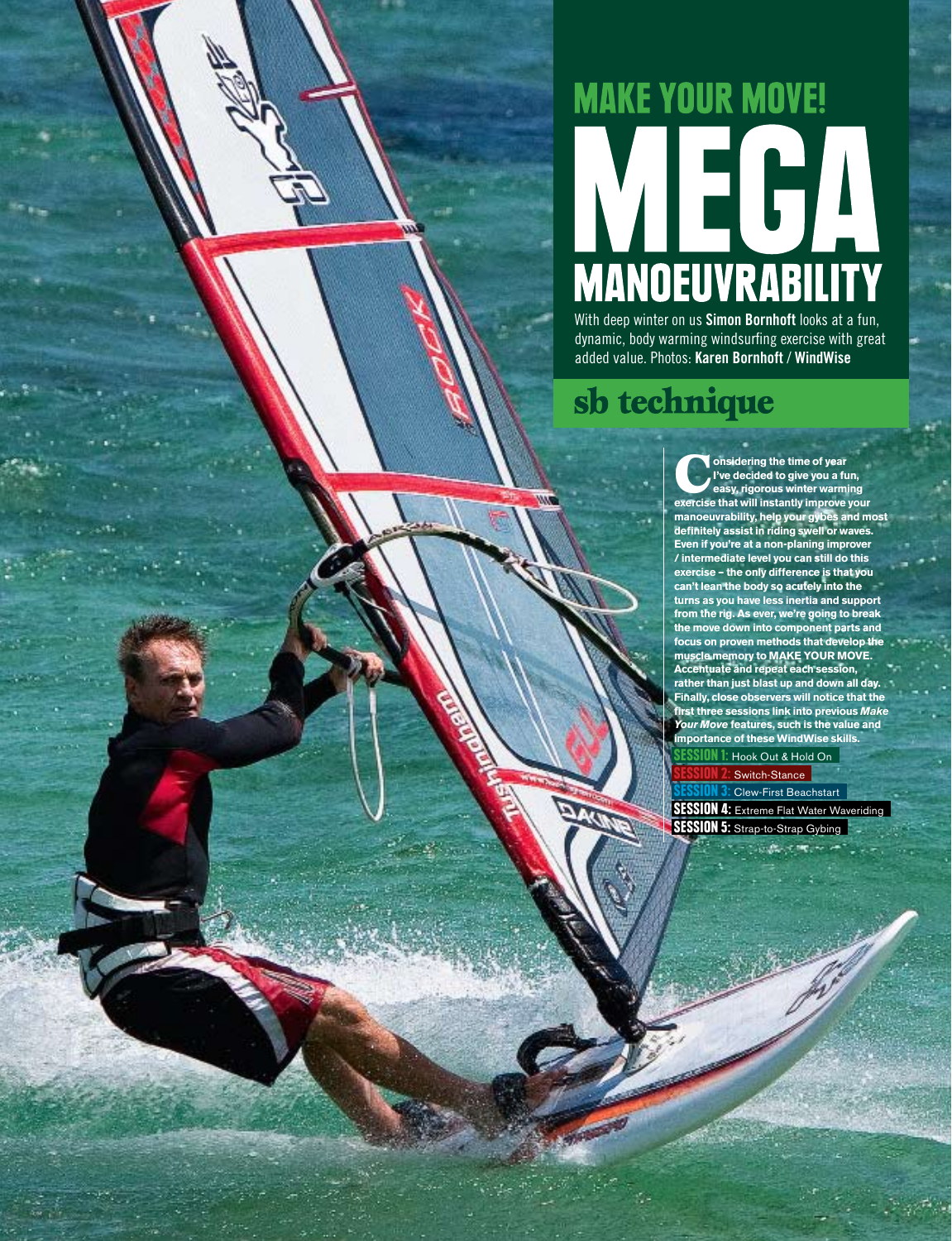





## Session 1: OOK OUT & HOLD HOOK OUT & HOLD ON

the sail go lighter and more manageable, so try to avoid that counterintuitive moment of standing up to unhook!

#### RIGHT SKILL, RIGHT TIME

VISION & SUPER-7: On the broad reach approach look forward and adopt a very low super-7 drop-&-push stance.

TRIM / OPPOSITION & POWER: Move your back hand down the boom and unhook by pulling the boom *down* and towards you.

Do all you can to initially stay sheeted and low *before* bearingaway (feet firmly in the straps).

Do 5-10 runs of unhook, blast, hook back in, blast, unhook, blast, etc, without losing speed!

*(Learn about hook-out hold-on in greater detail in BOARDS #267 November 2010.)*

# Session 2: SWITCH-STANCE<br>'Switch-stance', albeit briefly, links into tight turns and that split-

second before we all have to change our feet in non-planing, planing, and duck gybes.

## RIGHT SKILL, RIGHT TIME

**VISION:** Look forward, keeping the mast upright and boom slightly sheeted out.

Switch those feet round, keeping the pelvis pointing towards the wind.

Make 5-10 attempts until you can sail 'switch-stance'.

Try this on the land as well to gain confidence.

*(Learn about switch-stance in greater detail in BOARDS #268 December 2010.)*

# Session 3: **EW-FIRST**

Clew-first beachstarts are superb at quickly developing control for non-planing and planing gybes, waveriding, helicopter tacks and loads of other clew-first moments. They're well within the level of anyone who can beachstart, and certainly warm you up!

## RIGHT SKILL, RIGHT TIME

**VISION:** Look forward and keep on a broad reach!

**TRIM:** Adopt a wide foot and hand spread to steer the board.

**OPPOSITION:** Keep the rig at roughly 90° to the board, mast forward and downwind and hips back and to windward.

**POWER:** Pull in and down with the rear placed clew **hand to bring it close to your head!**

STANCE: Low super-7 'drop-&-push' stance.

Do 5-10 practice moves until you can sail away broad clew-first and rotate that rig.

*(Learn about the clew-first beachstart in greater detail in BOARDS #267 November 2010)*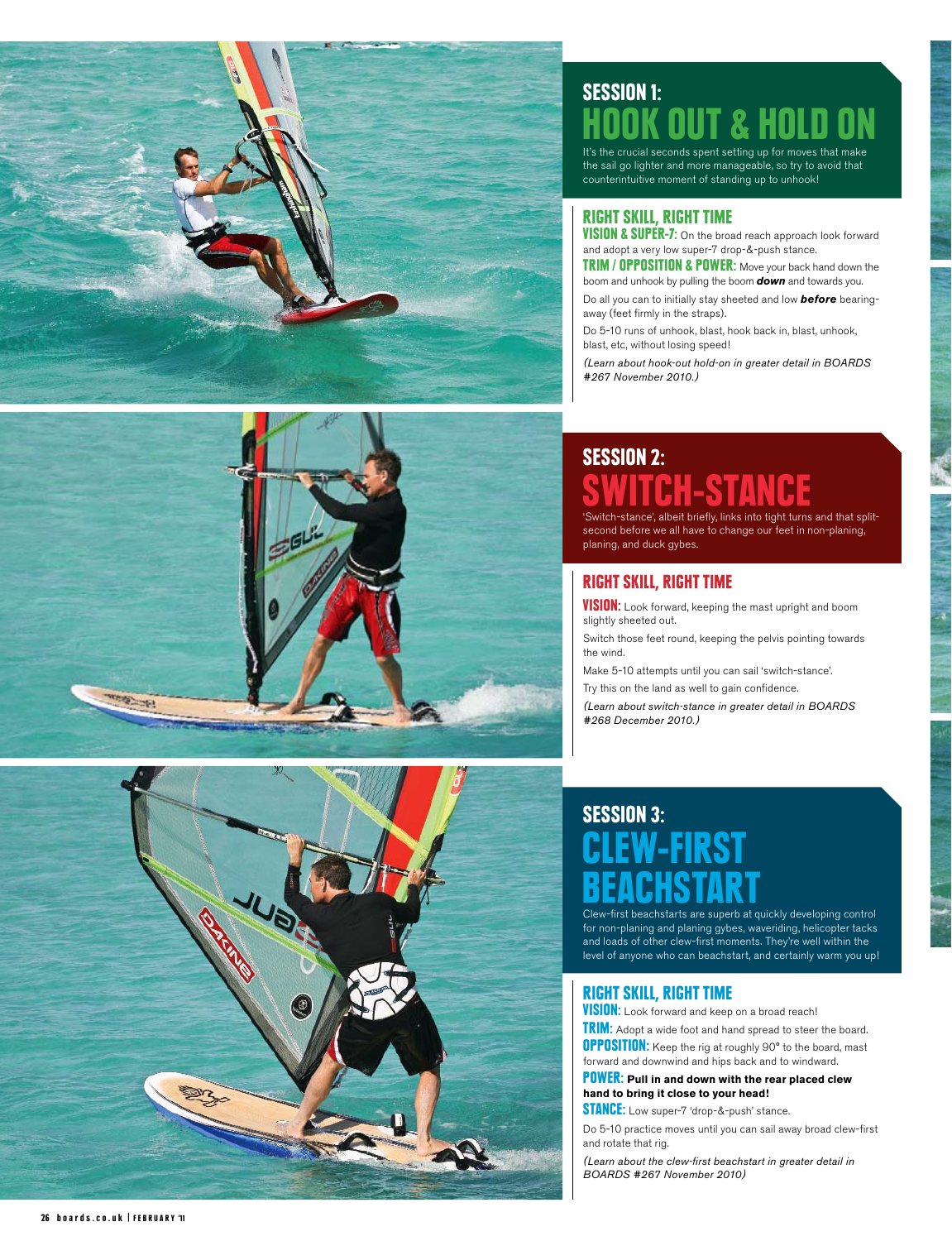







## COUNTERINTUITIVE MOMENT –  $#6$

Sheeting out takes the pressure off the mastfoot, allowing you to 'carve' upwind from your downwind gybe line, just like a top turn on a wave! Stay sheeted in and you'll go straight ahead.



#### Q: **Why do I lose speed going downwind?**

A: Excessive weight on the back foot. Sheeting out too much. Or your head's too close to your mast hand rather than clew hand.

#### Q: **Why does the board stop turning upwind?**

A: Don't 'pull' the body too close to the boom. *Push* the mast hand forward for extra drive.

# SESSION 4: REME' FLAT WATER WAVERIDING<br>We've covered flat water waveriding (FWWR) in the past, but we just

take this a little further to sail virtually back the way you've just come from. This is technically called 'clew-first switch-stance'.

**WHY?** It boosts confidence bearing away and increases your steering genes, gybes, duck gybes, 360s and waveriding!

LEVEL: If you can blast in the straps, this is well within your grasp! **KIT TIPS:** A single back strap is best.

Let's see how the previous components and skills make the move.

#### Key Principles

**VISION: Look** and **lean** where you want to go!

TRIM: Keep your speed up and drive through the toes (downwind) and heels (upwind) to carve the board.

**OPPOSITION:** Note how the body leans in the opposite direction to the movement of the mast.

POWER: Initially pull in down on the boom, before excessively *sheeting out* to carve hard upwind.

**STANCE:** Come over the board to carve downwind, then accentuate that super-7 'drop-&-dig' to crank that board back upwind.

**MANTRA:** Like so many carving moves, our WindWise mantra is **LOOK**, **LEAN** & **LEVER**!

## Right Skill, Right Time #1-2: DOWNWIND

- For confidence and security, wiggle both feet firmly into the straps.
- Keep low, flex the back leg and blast downwind fast and unhook (see 'hook out and hold on' above).
- Slowly come over the board, keeping the mast forward to counterbalance the rearward body.
- **Look** into and through the turn (left in pic).
- **Lean** the hips and shoulders sideways and slightly forward, roughly in line with the leeward front strap (left in pic).
- Start to **lever** the rig towards the outside of the turn (right in pic).
- Flex, knees, ankles and apply pressure through the toes to carve.

## SWITCH-STANCE #4: CLEW-FIRST

• **Look** out of the turn.

#7

- **Lean** the whole body (45°) towards where you want to go (left in pic).
- **Lever** that mast massively the *opposite* way to maintain that counterbalance (right in pic).
- You'll sense becoming 'switch-stance' and then clew-first heading back the way you came from!
- Continue **leaning** forward heavily, pulling in and down with the clew hand to keep the board flat.

## #5-7: UPWIND

- Before the board slows too much, prepare to turn back onto your original direction.
- Come more upright to reduce the pressure down through the boom / mastbase.
- Slide the back hand up the boom towards your harness lines to *counterintuitively* sheet out!
- **Look** upwind adopting a low super-7 'drop' (the hips) and massively 'dig' (the heels) to engage that windward rail.
- As you head back into wind, force the mast forward and sheet in to drive the board forward again!







#2